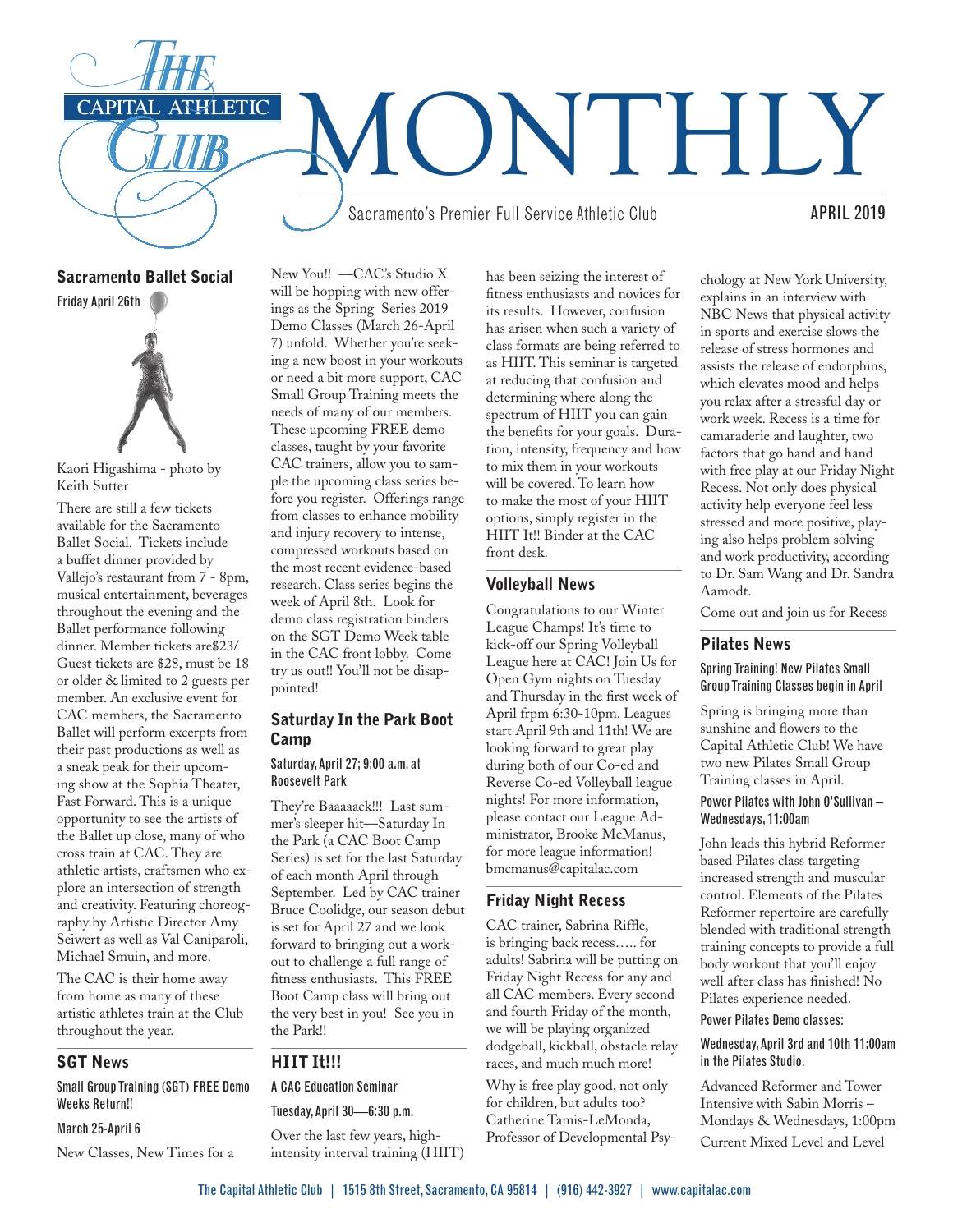#### CLUB NEWS 2000 FOR THE NEWS 2000 FOR THE NEWS 2000 FOR THE NEWS 2000 FOR THE NEWS 2000 FOR THE NEWS 2000 FOR THE NEWS 2000 FOR THE NEWS 2000 FOR THE NEWS 2000 FOR THE NEWS 2000 FOR THE NEWS 2000 FOR THE NEWS 2000 FOR THE N CLUB NEWS

2 Pilates Studio students can take their Reformer and Tower skills to the next level with this advanced intensive twice a week. Performing advanced movement patterns and sequences on both the Reformer and Tower equipment, this class of four students will focus on full body integration, balance through standing and inversion exercises, as well as moving through exercises at a faster pace. This class meets twice a week for four weeks. Intermediate to advanced level of Pilates apparatus skills are required for this class.

#### Advanced Pilates Intensive Demo classes:

#### Mondays April 1st and 8th 1:00pm

#### Wednesdays April 3rd and 10th 1:00pm

Sign up for the Pilates SGT Demo classes in the SGT Binder in the main lobby!

Interested in Pilates on the Reformer, but have never played on one? Come to the Reformer Demo on Saturday, April 13th at 11:00am in the Pilates Studio. Sign up in the Reformer Demo at the front desk. For more information on the Pilates program at CAC, please contact Sabin Morris at smorris@capitalac.com.

## Kudos Returns

Kudos to the Club's resident playwright, retired Superior Court Judge Ron Tochterman, whose newest play is in production and will open May 31 at the tiny Geery Theater in Midtown Sacramento (22nd and Lst). Ron's newest original play, Innocence/ Guilt, continues his creative and entertaining take on the court system he served so proudly here in Sacramento County, and also continues his partnership with producer Alan Truax. Truax also produced Ron's last play, The Rules of Law, in 2017. Many club members know that Ron is a near-miraculous leukemia survivor after being diagnosed just over two years ago. After beating the odds against the terrible disease, he began writing prolifically with the assistance of

his wife and club member, Linda. His storytelling talent and wry sense of humor, supported by Truax's professional production skills, have earned strong reviews. If Ron's track record as a playwright is any indication, we are in for another highly entertaining production, and part of the proceeds will be donated to the Leukemia & Lymphoma Society. There will be seven performances of Innocence/Guilt with closing night on June 9. The Geery has only 49 seats, so those interested are urged to reserve seats early by emailing Alan Truax at alantruax@sbcglobal.net. Tickets are \$25 each. Or you can make a direct donation of \$100 or more to the Leukemia & Lymphoma Society through this production.

Let's get a proud turnout from the Club, and enjoy an evening that supports both Ron and a wonderful cause!

## Health News

## 5 Foods You Should Eat to Beat Inflammation

Foods that Reduce Inflammation Eating foods that reduce inflammation rather than foods that raise it is equivalent to making food choices that will boost athletic performance as oppose to rob you of it. Let's first clarify what inflammation is in this context and why it's harmful to health, fitness and performance. The word "inflammation" is a buzzword thrown around these days on the Internet almost as much as "superfoods" and "meal prep." But what is it, really? In lay terms, inflammation is essentially your body's response to an injury. From head to toe, that can mean a lot of things. Take a twisted ankle, for instance. You hop off the treadmill the wrong way after slaying a few sprints, and wham: puffiness and bruising. Under the skin's surface, blood cells are swarming the area to remove damaged and dead cells to help your body heal. That right there is a prime example of inflammation. Chronic inflammation is

when this inflammatory response lasts for an extended period of time, like weeks, months, or even years. When you have chronic inflammation, white blood cells flood a certain area and remain, even if there is no problem for them to solve. Indicators of chronic inflammation include frequent fevers, depression, stomach pain, and a heightened pain sensation.

"Chronic inflammation has been linked to everything from type 2 diabetes, allergies, autoimmune diseases like Crohn's disease and rheumatoid arthritis, heart disease, cancer and stroke," says Alissa Rumsey, MS, RD, CSCS, and founder of Alissa Rumsey Nutrition and Wellness. The good news? There's one simple thing you can do to stave off long-term inflammation: watch what you eat. "Diet and lifestyle choices are closely linked to inflammation and there are many foods that can help to combat it within the body." Here, Rumsey shares some of the best foods that reduce inflammation that you can build into your diet. Note: if you experience extensive symptoms of inflammation like those listed above, tweaking your diet is only part of the equation. Make sure to consult a physician, STAT. 1. Fatty fish

Just about any dietary advice in a discussion of foods that reduce inflammation start off with fish. Salmon, mackerel, tuna, and sardines are all good sources of omega-3 fatty acids. Omega-3 fats decrease the production of

## Brian, Janis, Andrew, and Rico Massage Department

Who is this "mysterious" group of people known as your Capital Athletic Club massage therapists? You probably have more questions then answers. If that's the case, be prepared to receive some clarity, because over the next several months you will have the opportunity to learn more about your CAC massage team. We will be profiling who we are and our style of massage. This could be of particular value, especially if you are considering getting some massage work, but aren't sure who to go to. So, look for the "mystery" to be solved as we reveal the identities of our awesome Massage Therapy staff.

Cheerio~ Brian, Rico and Andrew

pro-inflammatory molecules in the body and stimulate the production of anti-inflammatory compounds called eicosanoids.

## 2. Green leafy vegetables

Vegetables are also widely known as foods that reduce inflammation. Both fruits and vegetables present lots of antioxidants that help keep damaging molecules called free radicals at bay, and that translates to less inflammation. Plus, leafy veggies in particular are full of vitamin E, especially dark leafy greens like kale, spinach, collards, and broccoli. This is important because vitamin E plays a role in protecting the body from pro-inflammatory molecules called cytokines.

#### 3. Sweet potatoes

These are high in vitamins C and E as well as carotenoids, which are nutrients linked to lower levels of inflammation in the body. Purple sweet potatoes, grown in Hawaii, have even been found to inhibit the growth of cancer cell lines.

#### 4. Whole grains

Whole grains are an excellent source of fiber, and a high-fiber diet is associated with lower levels of inflammatory biomarkers in the body. Several studies have found that people who eat diets high in fiber have lower Creactive protein (CRP) levels in their blood. CRP is a marker of inflammation commonly linked to diseases like heart disease and diabetes.

*Continued on the next page...*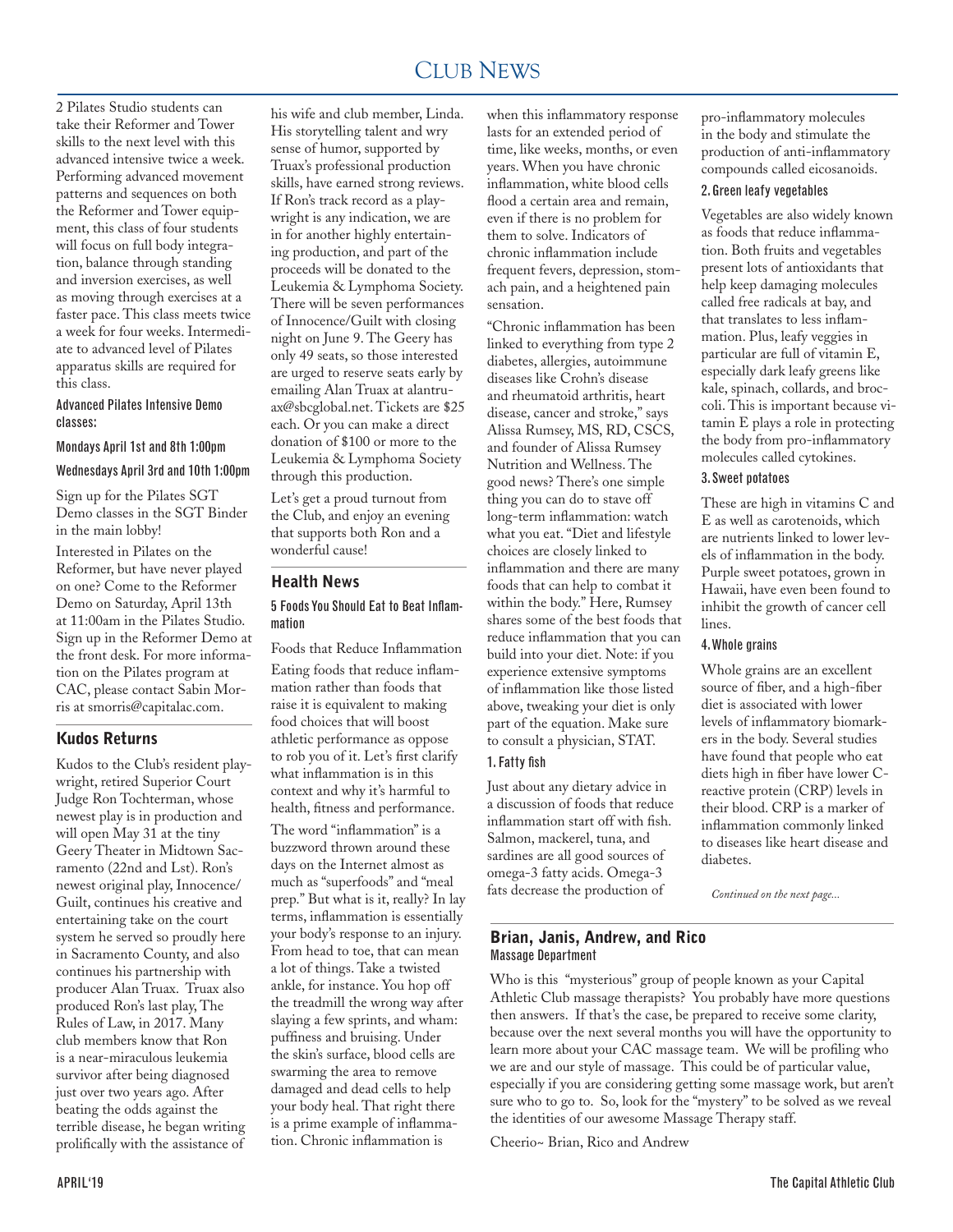# DEPARTMENT NEWS

#### Rick Leonard General Manager

- The Club will be closed Sunday April 21st in honor of the Easter Holiday.
- Don't miss out on the SOCIAL EVENT OF THE YEAR at CAC. As of the printing of this newsletter there are still a few Ballet Tickets available.
- Try something new we offer free racquetball and handball lessons, swimming stroke instruction, martial art classes, basketball and volleyball leagues as well as over 70 group exercise classes. Inquire at the Front Desk or ask a Club manager if you would like to get started.
- Club amenities just a reminder that we have a free meeting room available, shoe shine service, hairstylists, esthetician and massage therapists.

## Jonna Edwinson Group Fitness Director

- Water Fit Season begins next month!
- We will be offering classes Monday-Saturday Starting: Wednesday, May 1st.



- Water Fit: M-W-F 5:15-6pm and Saturday 11:30am-12:15pm. Water 4 Athletes: Tu-Thurs 6:15-7:15. Water classes are a great cardio based workout that is low impact and increases strength and mobility.
- Monday 9am Power Pump was a huge success, we will be keeping this class on the schedule. We look forward to seeing you in class.
- Friday 6am Breakfast Club has been cancelled until further notice.

## Brooke McManus Membership

• Refer a friend, family member, or co-worker to The Club and receive a \$50 Referral Credit for referring a new member to the Club! You receive a credit for incidentals or a discount off of your dues the following month and your



referral can started on achieving their health and fitness goals with their new membership! Contact our Tom and Brooke in our membership department for the current enrollment special!

• TAG US! Going on a run? Swimming in our outdoor pool? Playing some pick-up Basketball games in the gym? We want to cheer you on! Follow Capital Athletic Club on all of our social media platforms and tag us in your workout photos! CAC Social Media provides upcoming events, new classes, and fitness motivation! You can follow us on Facebook @CapitalAthleticClub, Instagram @capitalac, and Twitter @capitalathletic!

# John O'Sullivan

Athletic Director, Newsletter Editor

## josullivan@capitalac.com

• 'Full Accountability. No more lying to yourself. No more half reps. No more cheating on your diet. If you're not learning and improving your-

self by taking responsibility, then your goals will stay fantasies'

• Fee based personal training is available if you want to reach your goals faster, more effectively or even add to the list of goals you have.

## Morgan Merrill Beauty Esthetician Microneedling AND Dermalplanning!

Microneedling is a minimally invasive skin-rejuvenation procedure. The mechanical action of the needle puncture the skin and create a controlled wound at a specific depth. Each puncture creates a channel that triggers the bodies natural healing



process to fill these micro wounds by producing new collagen and elastin in the papillary dermis. Improve wrinkles, minimize pore size and induce skin tightening.

•Stimulate collagen production which promotes rejuvenation.

- •Improve surgical, traumatic, burn and acne scars.
- •Hyperpigmentation (brown spots and melasma).
- •It may also improve stretch marks.
- Dermalplanning is a physical method of exfoliation that removes dead skin and peach fuzz. The skin is left, smooth and exfoliated with no downtime! Great for anyone who is contraindicated for chemical exfoliation. This is also a great hair removal process with no redness or irritation! This month I am combining both of my favorite services together!!! This is the ultimate in skin care rejuvenation! Receive both services for only \$200!! That is a \$105 savings!
- \*\* April is also a great time to shed that winter skin with a Peel Series! Chemical peels are a great way to get a deeper exfoliation that helps target pigmentation, dehydration and breakouts! Your skin will look and feel more even, hydrated and breakout activity will diminish!
- A series is best to see great results! For April I am offering a series of 3 peels for \$225! That is a \$30 savings!
- Don't know what to get that hard to shop for person in your life? MM Beauty offers gift certificates! Contact Morgan at 916-520-9310 to purchase or by email at morganmerrillbeauty@gmail.com. Morgan is available by appointment and is now available with more hours for your convenience! Contact her today!

# Capital Cutters

• Contact Michelle (916-812-2352), Linda (916-479-3709), Veronica (916-256-6738), or Jennifer (916-430-9484) today to set up an appointment.



• Does your hair color have the long Winter blues? Have one of our colorists at Capital Cutter's give you highlights and sparkle this Spring! We are celebrating the sunny weather by offering 20% off ANY highlight service throughout April!!

# *Continued from the last page*

# 5. Berries and tart cherries

While all fruits can lower inflammation, berries especially have been shown to have antiinflammatory properties due to the high levels of anthocyanin, a powerful phytonutrient. Research from the Oregon Health & Sci-

ence University suggests that tart cherries have the highest anti-inflammatory content of any food. In their study, women aged 40 to 70 with inflammatory osteoarthritis had a significant reduction in important inflammation markers when they drank tart cherry juice twice daily—and the women with the highest inflammation